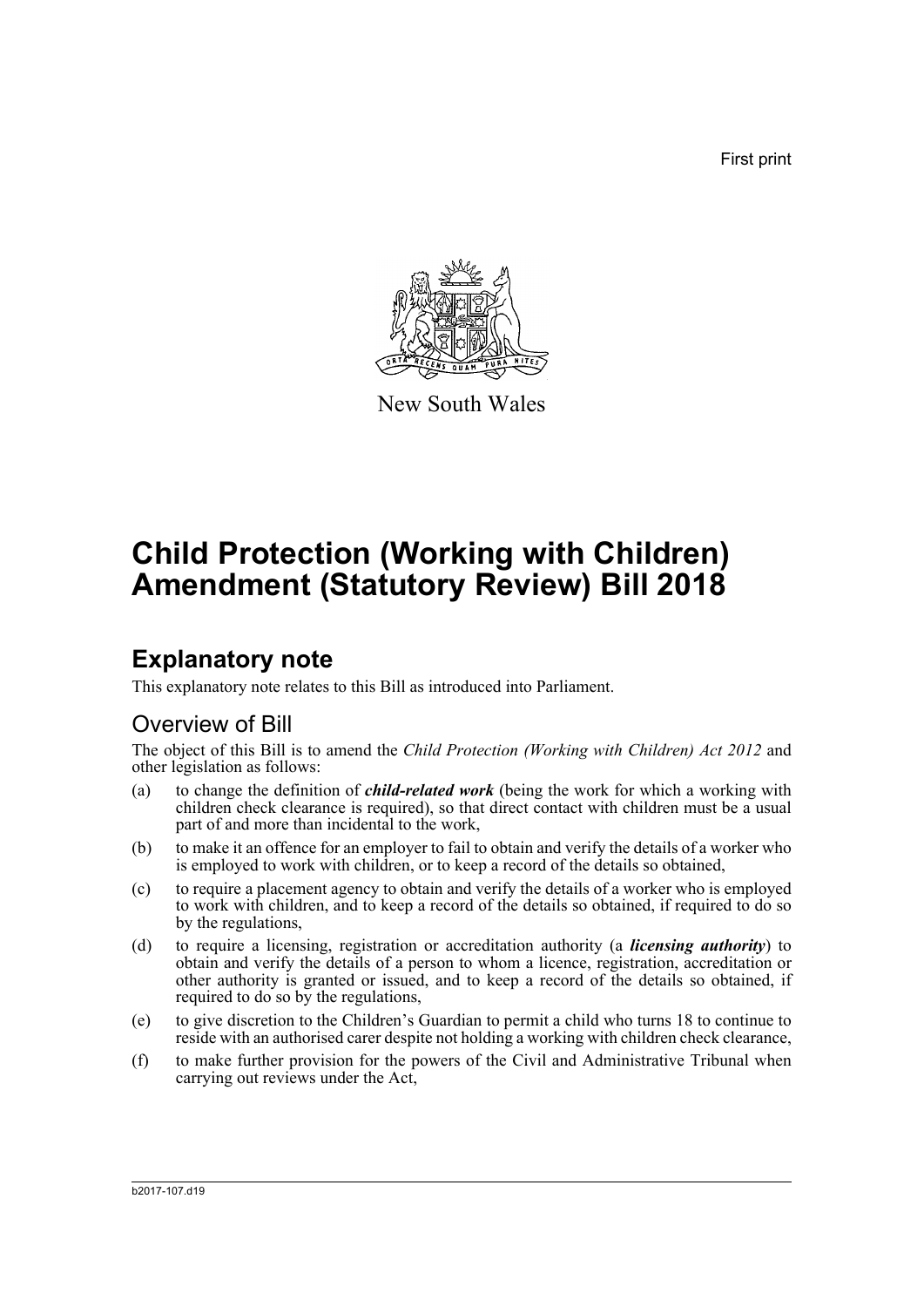- (g) to require persons (as well as government agencies) to provide information relevant to the preparation of submissions to the Civil and Administrative Tribunal or the assessment of the risk posed by a person when directed to do so by the Children's Guardian,
- (h) to require applicants for a working with children check clearance to notify changes in personal details,
- (i) to permit penalty notices to be issued for offences under the Act,
- (j) to require parent volunteers on overnight camps to have a working with children check clearance,
- (k) to make other miscellaneous changes.

### Outline of provisions

**Clause 1** sets out the name (also called the short title) of the proposed Act.

**Clause 2** provides for the commencement of the proposed Act on a day or days to be appointed by proclamation.

### **Schedule 1 Amendment of Child Protection (Working with Children) Act 2012 No 51**

#### **Definition of "child-related work"**

Child-related work is work for which a working with children check clearance is required. The Act defines various types of work that is treated as child-related work. In most cases, the work must involve direct contact by the worker with a child or children.

**Schedule 1 [3]** adds an additional requirement that the direct contact concerned must be a usual part of and more than incidental to the work. This change was recommended by the Royal Commission into Institutional Responses to Child Sexual Abuse.

**Schedule 1 [4]** permits regulations to be made that provide for circumstances in which direct contact with a child or children is to be treated as a usual part of, and more than incidental to, work.

#### **Verification of working with children check clearance**

At present, it is an offence to employ a person in child-related work unless the person has a working with children check clearance that authorises that work or a current application for such a clearance.

**Schedule 1 [6]**, proposed section 9A, makes it an offence for an employer to fail to obtain and verify a worker's relevant details (including the person's working with children check clearance number) and to make a record of those details. An employer verifies the relevant details by checking that those details accord with the details as recorded in the working with children register. The employer must also update the record to ensure that the working with children check clearance has been renewed. This requirement replaces an existing statutory duty that was not an offence.

The mandatory verification requirement will also apply to placement agencies who arrange for the placement of workers in child-related work. **Schedule 1 [5]** is a consequential amendment that will make it an offence for a placement agency to arrange for the employment of a person in child-related work unless the person has a working with children check clearance or a current application for a clearance. These requirements will apply only if the placement agency is declared by the regulations to be a placement agency subject to the new requirement.

**Schedule 1 [6]**, proposed section 9AA, imposes a similar requirement on licensing authorities. The provision requires a licensing authority that issues, grants or renews a relevant licence to obtain and verify the person's relevant details (including the person's working with children check clearance number) and to make a record of those details. A *relevant licence* means a licence, registration, accreditation, certificate, permit or other authority of a kind prescribed by the regulations.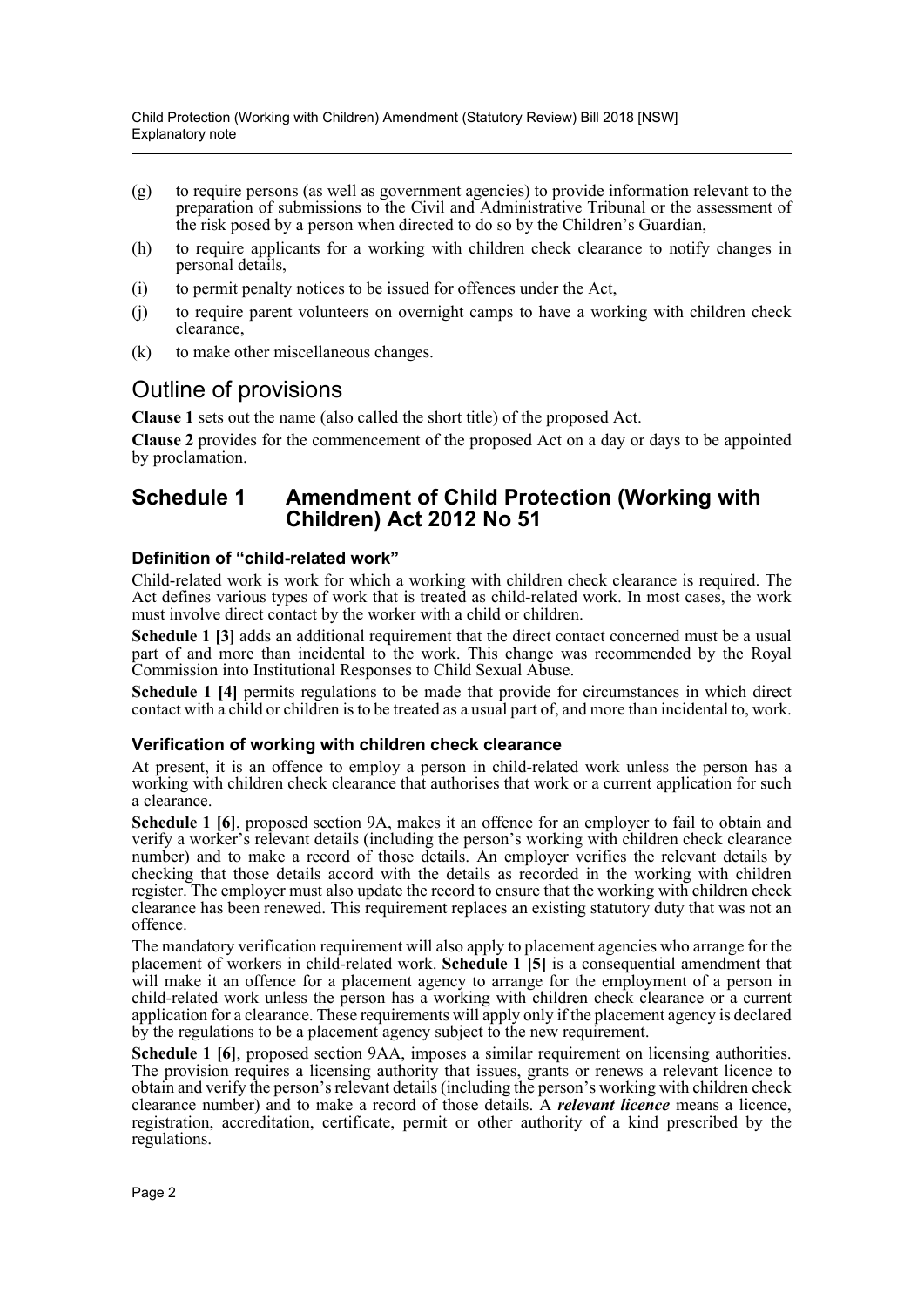**Schedule 1 [8], [9], [14] and [15]** are consequential amendments.

### **Continuing residence approval**

**Schedule 1 [11]** permits the Children's Guardian to grant an approval (a *continuing residence approval*) for a person to reside at the same property as an authorised carer, even though the person does not hold a working with children check clearance, if:

- (a) the person is or was, immediately before turning 18 years of age, in the out-of-home care of the authorised carer, and
- (b) the Children's Guardian is satisfied that any risks to the safety of children associated with the person residing at the property have been sufficiently mitigated.

The provision is intended to allow children who reside with authorised carers where other children are present to continue to do so after turning 18 years of age.

**Schedule 1 [7] and [10]** are consequential amendments.

#### **NCAT powers**

**Schedule 1 [13] and [19]** require the Children's Guardian and the Civil and Administrative Tribunal to consider any order of a court or tribunal in force in relation to a person in exercising its review powers under the Act.

**Schedule 1 [16]** provides that the Civil and Administrative Tribunal must not stay a decision to refuse or cancel a working with children check clearance or to impose an interim bar unless the Tribunal is satisfied that appropriate arrangements are in place for the supervision and enforcement of the conditions (if any) of the proposed stay order by the person's employer.

#### **Power to require production of information**

At present, the Children's Guardian can require a government agency to provide information relevant to the assessment of whether a person poses a risk to the safety of children. The Children's Guardian can also request a person other than a government agency to provide such information.

**Schedule 1 [20]** permits the Children's Guardian to require persons (as well as government agencies) to provide information relevant to the preparation of submissions to the Civil and Administrative Tribunal or the assessment of whether a person poses a risk to the safety of children. If a person fails to comply with a requirement, the Children's Guardian may direct the person to comply with the requirement. It will be an offence to fail to comply with that direction.

#### **Duty to keep information up to date**

**Schedule 1 [25]** requires a person who holds a working with children check clearance, or who has applied for a clearance, to notify the Children's Guardian of any change in the person's personal details (including contact and employment details).

#### **Penalty notices**

**Schedule 1 [26]** enables penalty notices for offences under the Act or the regulations to be issued by authorised officers. Authorised officers are to be appointed by the Children's Guardian.

#### **Miscellaneous amendments**

**Schedule 1 [2]** defines a *risk to the safety of children* as meaning a real and appreciable risk to the safety of children, consistent with *Commission for Children and Young People v V* [2002] NSWSC 949.

The provisions of the Act that require a person's criminal record to be considered in relation to the granting of working with children check clearances are clarified so that it is clear that the whole of a person's criminal history must be considered. Criminal history includes convictions that have been spent, quashed or set aside or for which a pardon has been granted and criminal charges, whether or not proven or dismissed. This accords with the recommendations of the Royal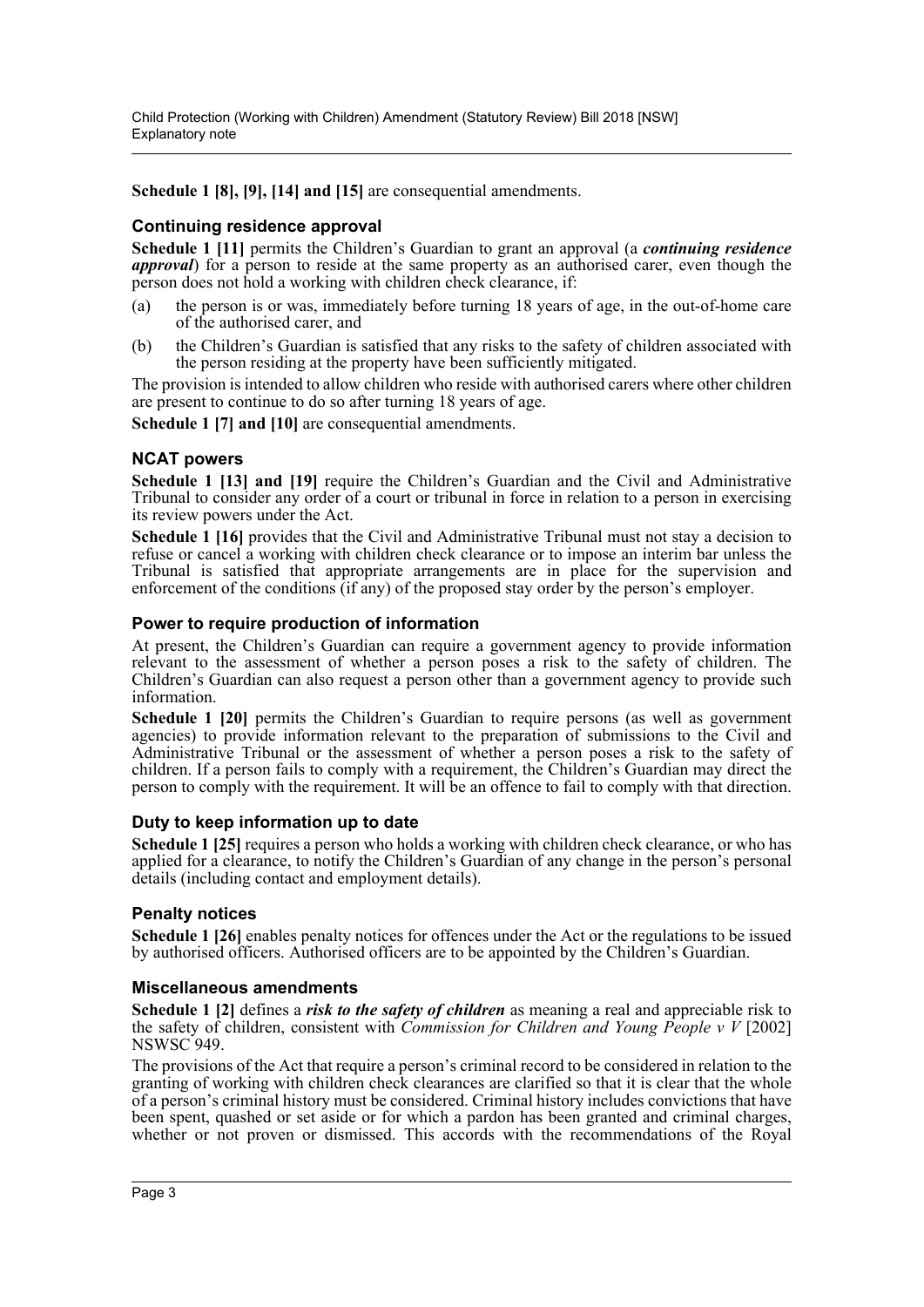Commission into Institutional Responses to Child Sexual Abuse. See **Schedule 1 [2], [12], [18] and [21]–[23]**.

**Schedule 1 [17]** clarifies that a working with children check clearance that is granted by the Children's Guardian in accordance with an order of the Civil and Administrative Tribunal has effect in the same way as other working with children check clearances. That is, it must be renewed every 5 years and it can be cancelled and surrendered similar to other working with children check clearances.

**Schedule 1 [1]** inserts definitions that are related to other amendments described above.

### **Schedule 2 Amendment of other legislation**

#### **Child-related work**

**Schedule 2.1 [1]** ensures that any direct contact that a worker has with a child in providing certain health services is taken to be a usual part of, and more than incidental to, the work. Accordingly, the work is child-related work and a clearance is required.

#### **Parent volunteers**

**Schedule 2.1 [2]** removes an exemption from the requirement to obtain a working with children check clearance that currently applies to parents or close relatives who voluntarily attend at overnight camps for children. As a result, a clearance will be required.

#### **Penalty notices**

**Schedule 2.1 [3]** enables penalty notices to be issued for the new verification offences.

#### **Other amendments**

**Schedule 2.2** makes amendments to the *Children and Young Persons (Care and Protection) Regulation 2012* that are consequential on the proposal to permit the Children's Guardian to grant a continuing residence approval.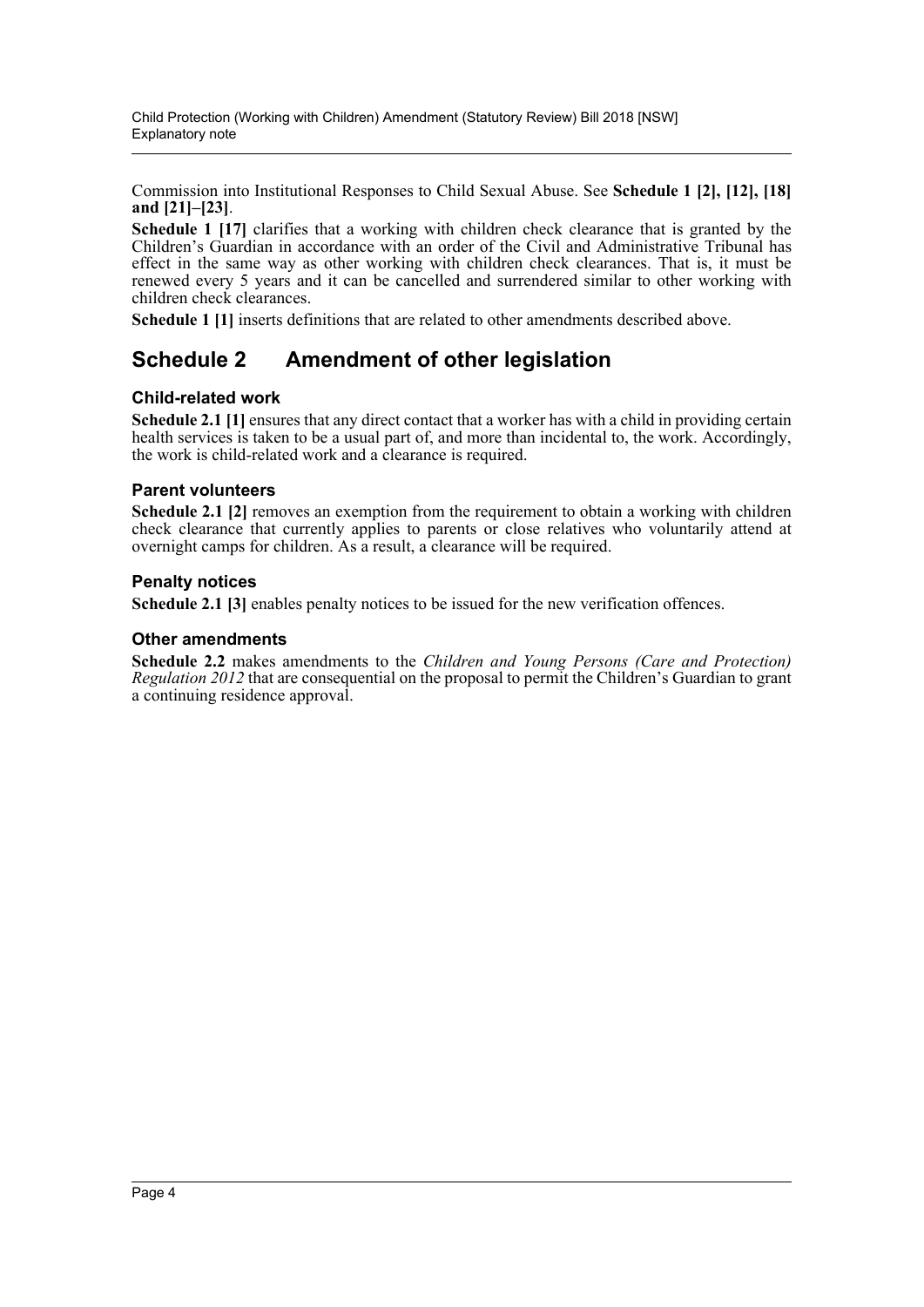First print



New South Wales

# **Child Protection (Working with Children) Amendment (Statutory Review) Bill 2018**

# **Contents**

|                   |  |                                                                | Page |
|-------------------|--|----------------------------------------------------------------|------|
|                   |  | Name of Act                                                    |      |
|                   |  | Commencement                                                   |      |
| Schedule 1        |  | Amendment of Child Protection (Working with Children) Act 2012 |      |
|                   |  | No 51                                                          |      |
| <b>Schedule 2</b> |  | Amendment of other legislation                                 | 11   |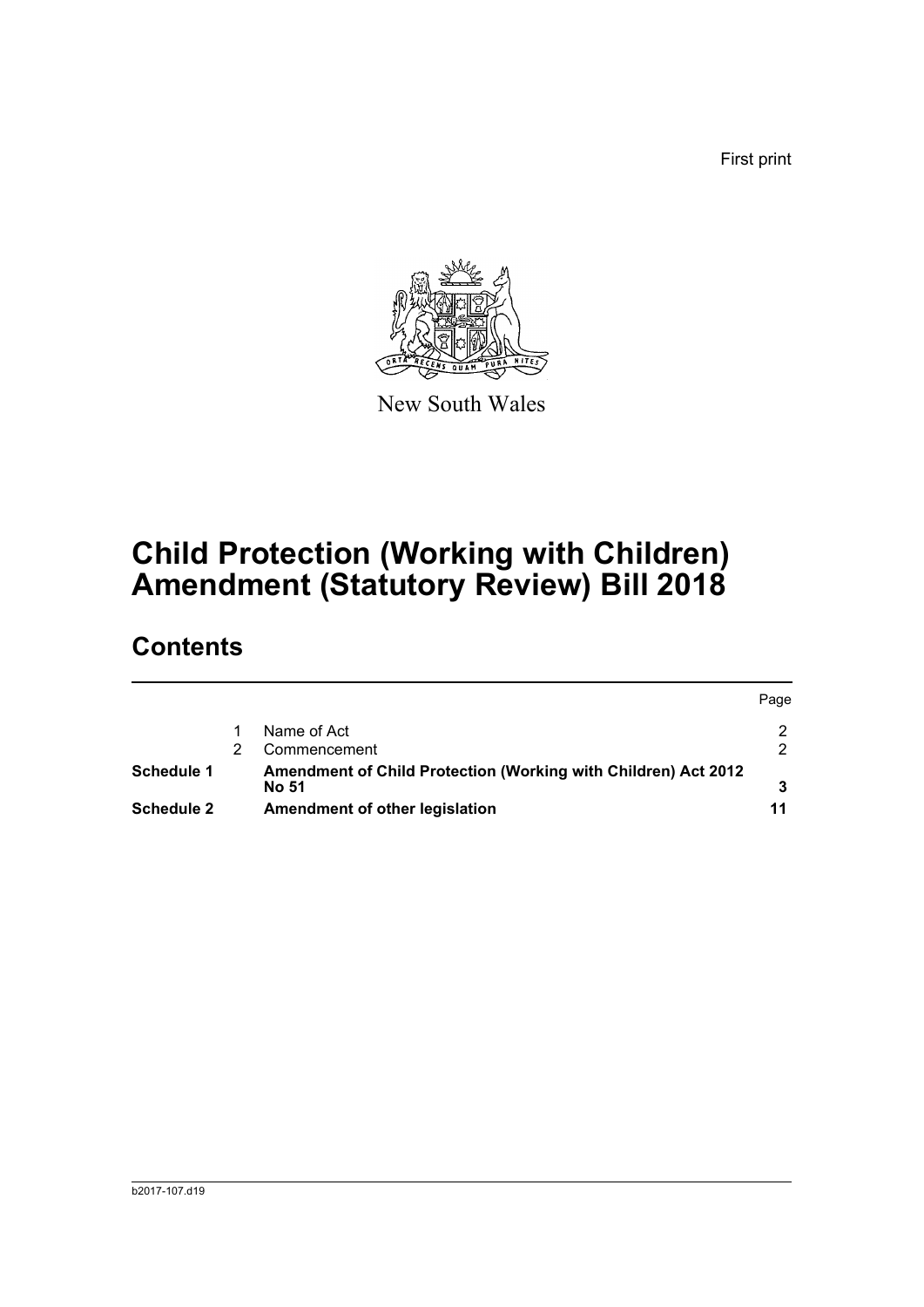

New South Wales

# **Child Protection (Working with Children) Amendment (Statutory Review) Bill 2018**

No , 2018

### **A Bill for**

An Act to amend the *Child Protection (Working with Children) Act 2012* to make further provision for checks and clearances for the purposes of working with children; and for related purposes.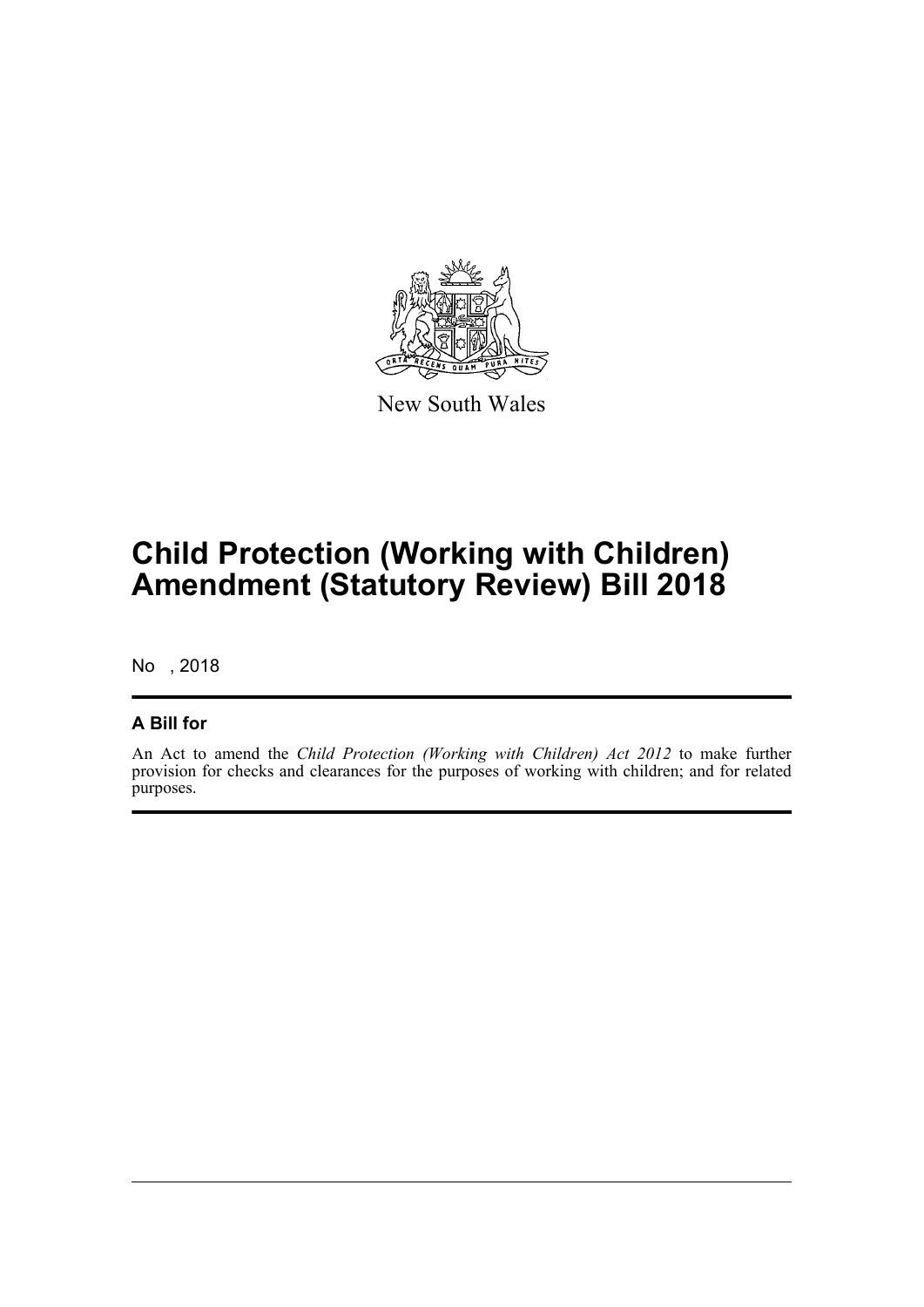Child Protection (Working with Children) Amendment (Statutory Review) Bill 2018 [NSW]

<span id="page-6-1"></span><span id="page-6-0"></span>

| The Legislature of New South Wales enacts:                                                         | 1             |
|----------------------------------------------------------------------------------------------------|---------------|
| Name of Act                                                                                        | $\mathcal{P}$ |
| This Act is the Child Protection (Working with Children) Amendment (Statutory<br>Review) Act 2018. | 3<br>4        |
| <b>Commencement</b>                                                                                | 5             |
| This Act commences on a day or days to be appointed by proclamation.                               | 6             |
|                                                                                                    |               |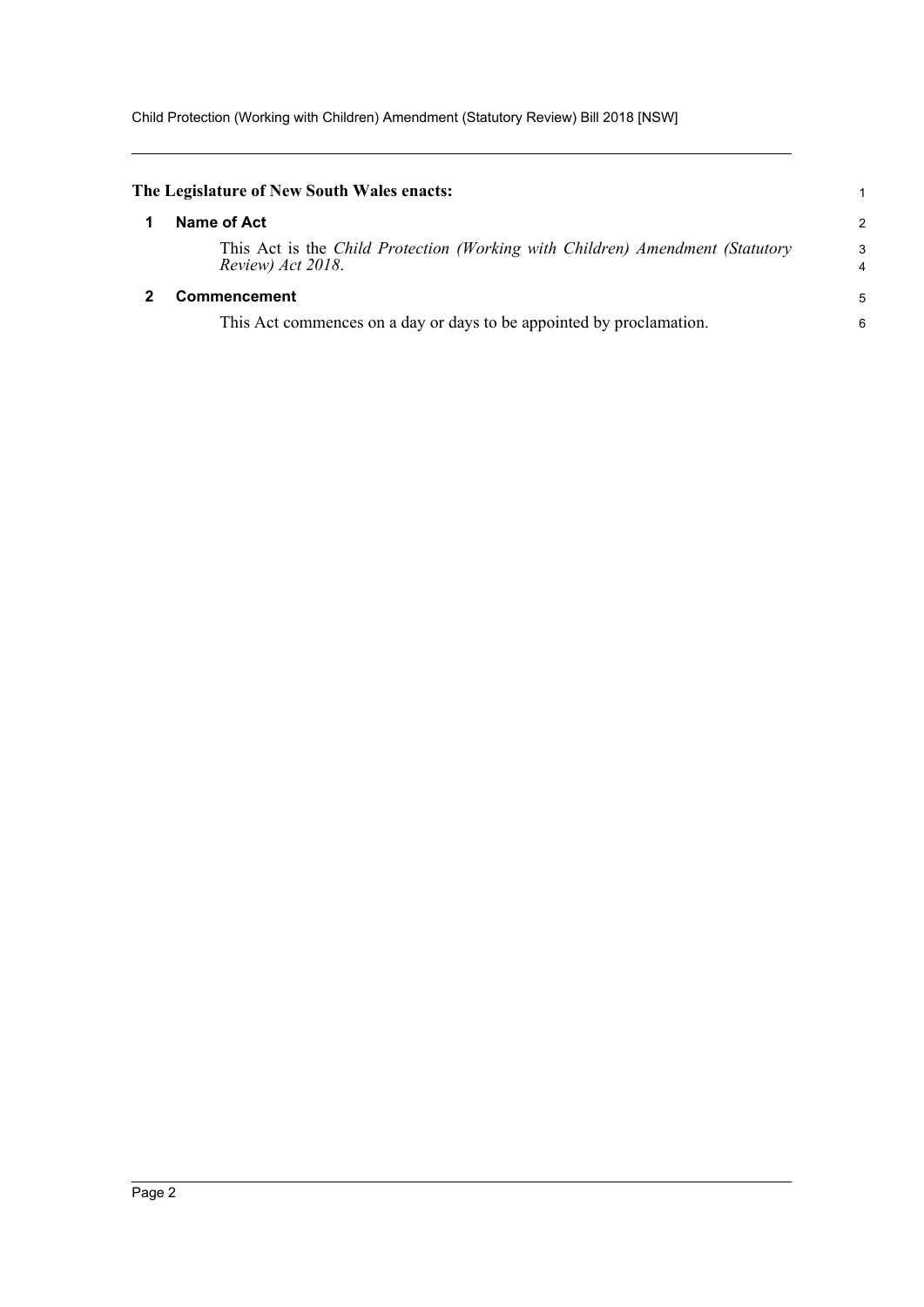<span id="page-7-0"></span>

| <b>Schedule 1</b> |                |                               | <b>Amendment of Child Protection (Working with</b><br>Children) Act 2012 No 51                                                                                                                                              | 2                          |  |  |
|-------------------|----------------|-------------------------------|-----------------------------------------------------------------------------------------------------------------------------------------------------------------------------------------------------------------------------|----------------------------|--|--|
| [1]               |                |                               | <b>Section 5 Definitions</b>                                                                                                                                                                                                | G                          |  |  |
|                   |                |                               | Insert in alphabetical order in section $5(1)$ :                                                                                                                                                                            | 4                          |  |  |
|                   |                |                               | <i>authorised officer</i> means a person appointed as an authorised officer by the<br>Children's Guardian under section 50B of this Act.                                                                                    | $\epsilon$                 |  |  |
|                   |                |                               | <i>continuing residence approval</i> means an approval granted by the Children's<br>Guardian under section 11D that is in force.                                                                                            | 7<br>ε                     |  |  |
|                   |                |                               | <i>criminal history</i> —see section 5C.                                                                                                                                                                                    | ς                          |  |  |
| $[2]$             |                |                               | Sections 5B and 5C                                                                                                                                                                                                          | 10                         |  |  |
|                   |                |                               | Insert after section 5A:                                                                                                                                                                                                    | 11                         |  |  |
|                   | 5B             |                               | Meaning of "risk to the safety of children"                                                                                                                                                                                 | 12                         |  |  |
|                   |                |                               | A reference in this Act to a risk to the safety of children is a reference to a real<br>and appreciable risk to the safety of children.                                                                                     | 13<br>14                   |  |  |
|                   | 5C             |                               | <b>Meaning of "criminal history"</b>                                                                                                                                                                                        | 15                         |  |  |
|                   |                | (1)                           | A person's <i>criminal history</i> includes:                                                                                                                                                                                | 16                         |  |  |
|                   |                |                               | convictions (including convictions that have been spent, quashed or set<br>(a)<br>aside or for which a pardon has been granted), despite anything to the<br>contrary in the Criminal Records Act 1991, and                  | 17<br>18<br>1 <sup>c</sup> |  |  |
|                   |                |                               | criminal charges, whether or not heard, proven, dismissed, withdrawn<br>(b)<br>or discharged, and                                                                                                                           | 20<br>21                   |  |  |
|                   |                |                               | convictions or findings to which section 579 of the Crimes Act 1900<br>(c)<br>applies (despite the provisions of that section).                                                                                             | 22<br>23                   |  |  |
|                   |                | (2)                           | In this section:                                                                                                                                                                                                            | 24                         |  |  |
|                   |                |                               | <b>conviction</b> has the same meaning as it has in the Criminal Records Act 1991.                                                                                                                                          | 25                         |  |  |
| $[3]$             |                |                               | <b>Section 6 Child-related work</b>                                                                                                                                                                                         | 26                         |  |  |
|                   |                |                               | Omit section $6(1)(a)$ . Insert instead:                                                                                                                                                                                    | 27                         |  |  |
|                   |                |                               | the worker is engaged in work referred to in subsection $(2)$ that involves<br>(a)<br>direct contact by the worker with a child or children and that contact is<br>a usual part of and more than incidental to the work, or | 28<br>29<br>30             |  |  |
| [4]               | Section 6 (3A) |                               |                                                                                                                                                                                                                             |                            |  |  |
|                   |                | Insert after section $6(3)$ : |                                                                                                                                                                                                                             |                            |  |  |
|                   | (3A)           |                               | The regulations may provide for circumstances in which direct contact by a<br>worker with a child or children is taken to be a usual part of and more than<br>incidental to a worker's work.                                | 33<br>34<br>35             |  |  |
| [5]               |                |                               | Section 9 Employers must require clearance or current application                                                                                                                                                           | 36                         |  |  |
|                   |                |                               | Insert after section $9(2)$ :                                                                                                                                                                                               | 37                         |  |  |
|                   |                | (3)                           | This section extends to an employer who, in the course of business, arranges<br>for the placement of a worker in employment with others (a <i>placement</i><br><i>agency</i> ) if:                                          | 38<br>39<br>40             |  |  |
|                   |                |                               | the employment is child-related work, and<br>(a)                                                                                                                                                                            | 41                         |  |  |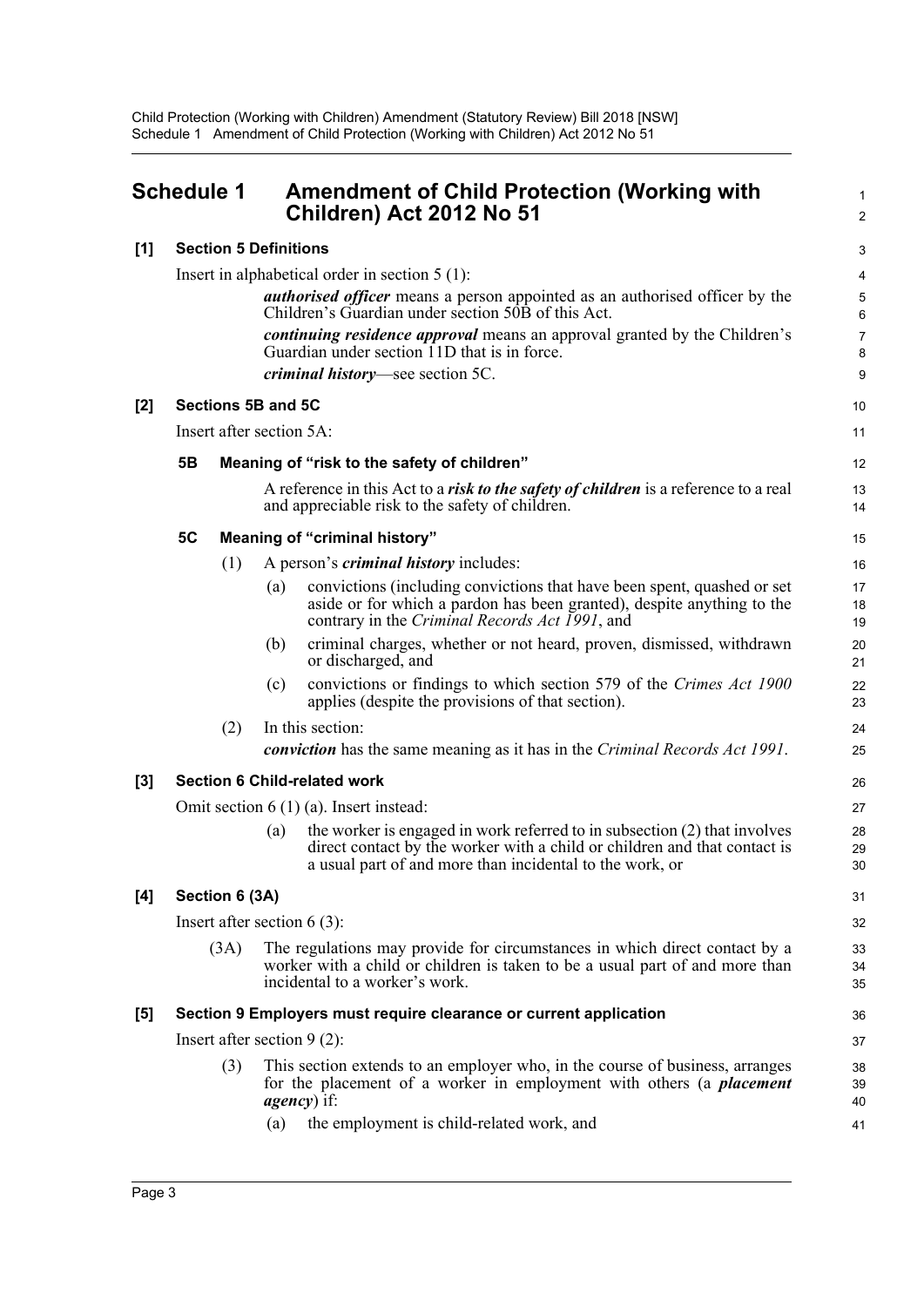|           |                                                          | (b)                                                       | the placement agency is a person or a person of a class declared by the<br>regulations to be subject to this section.                                                                                                                                                          | $\mathbf{1}$<br>$\overline{2}$          |  |  |  |  |  |
|-----------|----------------------------------------------------------|-----------------------------------------------------------|--------------------------------------------------------------------------------------------------------------------------------------------------------------------------------------------------------------------------------------------------------------------------------|-----------------------------------------|--|--|--|--|--|
|           | (4)                                                      |                                                           | For the purposes of applying this section to a placement agency referred to in<br>subsection $(3)$ , the placement agency is taken to employ the worker during any<br>period in which the placement agency arranges for the employment of the<br>worker in child-related work. | $\mathsf 3$<br>$\overline{4}$<br>5<br>6 |  |  |  |  |  |
|           | <b>Sections 9A and 9AA</b>                               |                                                           |                                                                                                                                                                                                                                                                                | 7                                       |  |  |  |  |  |
|           |                                                          |                                                           | Omit section 9A. Insert instead:                                                                                                                                                                                                                                               | 8                                       |  |  |  |  |  |
| <b>9A</b> | <b>Employer must verify and record clearance details</b> |                                                           |                                                                                                                                                                                                                                                                                |                                         |  |  |  |  |  |
|           | (1)                                                      |                                                           | An employer must not commence employing, or continue to employ, a worker<br>in child-related work unless the employer has obtained and verified the<br>worker's relevant details and made a record of those relevant details.                                                  | 10<br>11<br>12                          |  |  |  |  |  |
|           | (2)                                                      |                                                           | The worker's <i>relevant details</i> are the following:                                                                                                                                                                                                                        | 13                                      |  |  |  |  |  |
|           |                                                          | (a)                                                       | the worker's full name and date of birth,                                                                                                                                                                                                                                      | 14                                      |  |  |  |  |  |
|           |                                                          | (b)                                                       | the working with children number of the worker's clearance or the<br>application number of the worker's current application,                                                                                                                                                   | 15<br>16                                |  |  |  |  |  |
|           |                                                          | (c)                                                       | the expiry date for each clearance of the worker, being the date on which<br>the clearance ceases to have effect.                                                                                                                                                              | 17<br>18                                |  |  |  |  |  |
|           | (3)                                                      |                                                           | The worker's relevant details are taken to have been <i>verified</i> only if the<br>relevant details accord with the information relating to the worker recorded in<br>the working with children register as at the date the record is made by the<br>employer.                | 19<br>20<br>21<br>22                    |  |  |  |  |  |
|           | (4)                                                      |                                                           | An employer who employs a worker in child-related work must ensure that the<br>record kept under subsection $(1)$ in relation to a worker is updated no later than<br>5 working days after the expiry date for each clearance of the worker.                                   | 23<br>24<br>25                          |  |  |  |  |  |
|           | (5)                                                      | An employer must retain a record made under this section: |                                                                                                                                                                                                                                                                                |                                         |  |  |  |  |  |
|           |                                                          | (a)                                                       | during the period in which the worker carries out child-related work for<br>the employer, and                                                                                                                                                                                  | 27<br>28                                |  |  |  |  |  |
|           |                                                          | (b)                                                       | for a period of at least 7 years after the worker ceases to carry out<br>child-related work for the employer.                                                                                                                                                                  | 29<br>30                                |  |  |  |  |  |
|           | (6)                                                      |                                                           | An employer who, without reasonable excuse, fails to comply with<br>subsection $(1)$ , $(4)$ or $(5)$ is guilty of an offence.                                                                                                                                                 | 31<br>32                                |  |  |  |  |  |
|           |                                                          |                                                           | Maximum penalty: 100 penalty units (in the case of a corporation) or<br>50 penalty units (in any other case).                                                                                                                                                                  | 33<br>34                                |  |  |  |  |  |
|           | (7)                                                      |                                                           | This section extends to an employer who, in the course of business, arranges<br>for the placement of a worker in employment with others (a <i>placement</i><br><i>agency</i> ) if:                                                                                             | 35<br>36<br>37                          |  |  |  |  |  |
|           |                                                          | (a)                                                       | the employment is child-related work, and                                                                                                                                                                                                                                      | 38                                      |  |  |  |  |  |
|           |                                                          | (b)                                                       | the placement agency is a person or a person of a class declared by the<br>regulations to be subject to this section.                                                                                                                                                          | 39<br>40                                |  |  |  |  |  |
|           | (8)                                                      |                                                           | For the purposes of applying this section to a placement agency referred to in<br>subsection (7), the placement agency is taken to employ the worker during any<br>period in which the placement agency arranges for the employment of the<br>worker in child-related work.    | 41<br>42<br>43<br>44                    |  |  |  |  |  |

**[6]**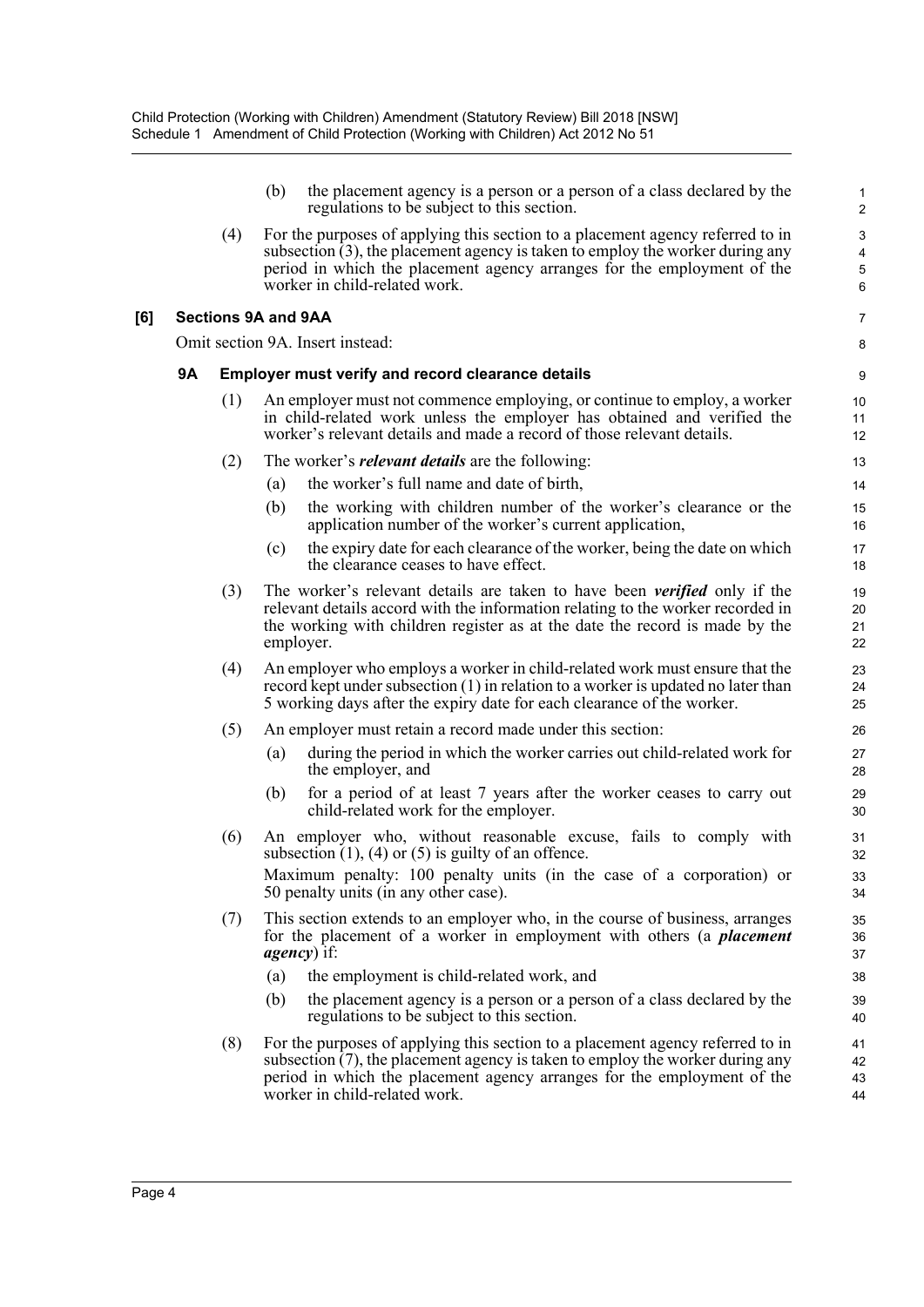(9) This section does not apply:

| (a) | in respect of an employer if the employer is an individual who is the |
|-----|-----------------------------------------------------------------------|
|     | parent of, or has the care of, a child or young person and the        |
|     | child-related work relates to that child or young person, or          |

- (b) in respect of a worker who is exempted by the regulations from the requirement to hold a clearance, or
- (c) in respect of an employer who is exempted by the regulations from this section.

#### **9AA Licensing authorities must verify and record clearance details**

- (1) A licensing authority must not issue a relevant licence to a person unless the licensing authority has obtained and verified the person's relevant details and made a record of those relevant details.
- (2) The person's *relevant details* are the following:
	- (a) the person's full name and date of birth,
	- (b) the working with children number of the person's clearance or the application number of the person's current application,
	- (c) the expiry date for each clearance of the person, being the date on which the clearance ceases to have effect.
- (3) The person's relevant details are taken to have been *verified* only if the relevant details accord with the information relating to the person recorded in the working with children register as at the date the record is made by the licensing authority.
- (4) A licensing authority must ensure that the record kept under subsection (1) in relation to a person who is the holder of a relevant licence issued by the licensing authority is updated no later than 5 working days after the expiry date for each clearance of the person.
- (5) A licensing authority must retain a record made under this section:
	- (a) during the period in which the person holds a relevant licence issued by the licensing authority, and
	- (b) for a period of at least 7 years after the person ceases to hold a relevant licence issued by the licensing authority.
- (6) A licensing authority that, without reasonable excuse, fails to comply with subsection  $(1)$ ,  $(4)$  or  $(5)$  is guilty of an offence. Maximum penalty: 100 penalty units (in the case of a corporation) or 50 penalty units (in any other case).
- (7) This section does not apply:
	- (a) in respect of a licensing authority that is exempted by the regulations from this section, or
	- (b) in respect of the issue of a licence to a person who is exempted by the regulations from the requirement to hold a clearance.
- (8) In this section:

*issue* includes grant or renew.

*licence* means a licence, registration, accreditation, certificate, permit or any other authority.

*licensing authority* means a person or body responsible for issuing a licence.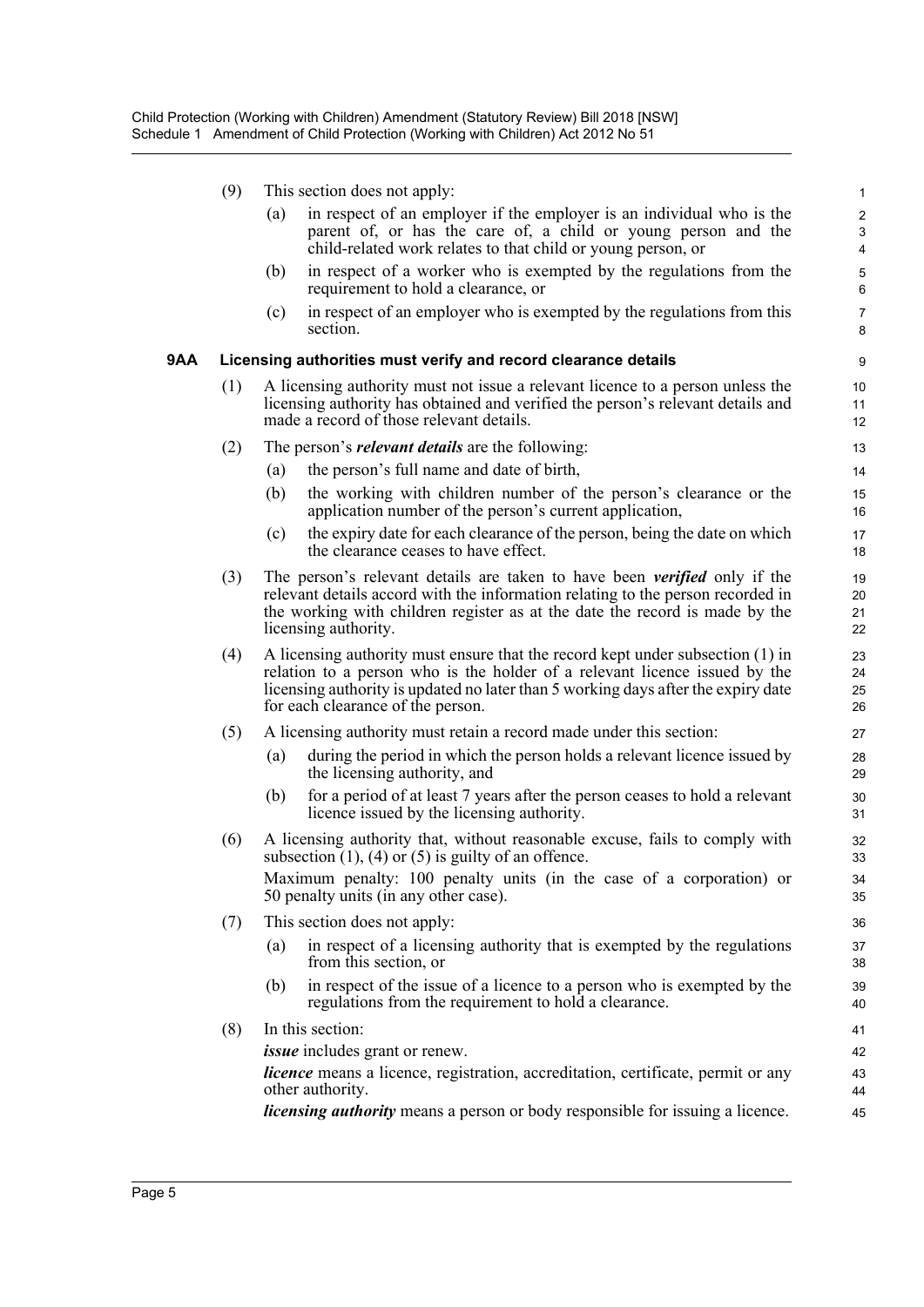|        |            |                       |         | <i>relevant licence</i> means a licence, or a licence of a class, declared by the<br>regulations to be a relevant licence.                                                                                                                                                                                                           | $\mathbf{1}$<br>$\overline{2}$ |
|--------|------------|-----------------------|---------|--------------------------------------------------------------------------------------------------------------------------------------------------------------------------------------------------------------------------------------------------------------------------------------------------------------------------------------|--------------------------------|
| [7]    |            | certain services      |         | Section 10 Adult persons residing with authorised carers or persons providing                                                                                                                                                                                                                                                        | 3<br>4                         |
|        |            |                       |         | Insert at the end of section 10 $(5)$ (b) (ii):                                                                                                                                                                                                                                                                                      | $\sqrt{5}$                     |
|        |            |                       |         | , or                                                                                                                                                                                                                                                                                                                                 | 6                              |
|        |            |                       | (c)     | the adult person is the holder of a continuing residence approval granted<br>by the Children's Guardian.                                                                                                                                                                                                                             | $\overline{7}$<br>8            |
| [8]    |            | <b>Section 10 (6)</b> |         |                                                                                                                                                                                                                                                                                                                                      | 9                              |
|        |            |                       |         | Omit "section 9". Insert instead "sections 9 and 9A".                                                                                                                                                                                                                                                                                | 10                             |
| [9]    |            |                       |         | Section 11A Prospective guardians and adults residing with them                                                                                                                                                                                                                                                                      | 11                             |
|        |            |                       |         | Omit "section 9" from section 11A (3). Insert instead "sections 9 and 9A".                                                                                                                                                                                                                                                           | 12                             |
| [10]   |            | application           |         | Section 11B Responsible agency must verify person has clearance or current                                                                                                                                                                                                                                                           | 13<br>14                       |
|        |            |                       |         | Insert after section $11B(5)$ :                                                                                                                                                                                                                                                                                                      | 15                             |
|        |            | (6)                   |         | In relation to the residency of an adult person on the same property as an<br>authorised carer, a requirement to verify that the person is the holder of a<br>working with children check clearance is satisfied if the responsible agency<br>verifies that the adult person is the holder of a continuing residence approval.       | 16<br>17<br>18<br>19           |
|        |            | (7)                   |         | For the purposes of subsection $(6)$ :                                                                                                                                                                                                                                                                                               | 20                             |
|        |            |                       | (a)     | a reference to the working with children number of the person includes<br>a reference to the particulars of the continuing residence approval, and                                                                                                                                                                                   | 21<br>22                       |
|        |            |                       | (b)     | a reference to the expiry date of a clearance, or the date on which it<br>ceases to have effect, includes a reference to the date on which a<br>continuing residence approval ceases to have effect.                                                                                                                                 | 23<br>24<br>25                 |
| $[11]$ |            | <b>Section 11D</b>    |         |                                                                                                                                                                                                                                                                                                                                      | 26                             |
|        |            |                       |         | Insert at the end of Division 3 of Part 2:                                                                                                                                                                                                                                                                                           | 27                             |
|        | <b>11D</b> |                       |         | <b>Continuing residence approval</b>                                                                                                                                                                                                                                                                                                 | 28                             |
|        |            | (1)                   |         | The Children's Guardian may, by notice in writing given to a person, grant an<br>approval (a <i>continuing residence approval</i> ) to the person to reside on the<br>same property as an authorised carer, even though the person does not hold a<br>working with children check clearance, if:                                     | 29<br>30<br>31<br>32           |
|        |            |                       | (a)     | the person is or was, immediately before turning 18 years of age, in the<br>out-of-home care of the authorised carer, and                                                                                                                                                                                                            | 33<br>34                       |
|        |            |                       | (b)     | the Children's Guardian is satisfied that any risks to the safety of<br>children associated with the person residing at the property have been<br>sufficiently mitigated.                                                                                                                                                            | 35<br>36<br>37                 |
|        |            |                       |         | <b>Note.</b> A continuing residence approval is sufficient authority for a person who is or was<br>in the out-of-home care of an authorised carer before turning 18 years of age to<br>continue to reside at the residence of the authorised carer, even though the person<br>does not hold a working with children check clearance. | 38<br>39<br>40<br>41           |
|        |            | (2)                   | period. | A continuing residence approval has effect for 5 years after the date it is<br>granted or, if a shorter period is specified by the Children's Guardian, that                                                                                                                                                                         | 42<br>43<br>44                 |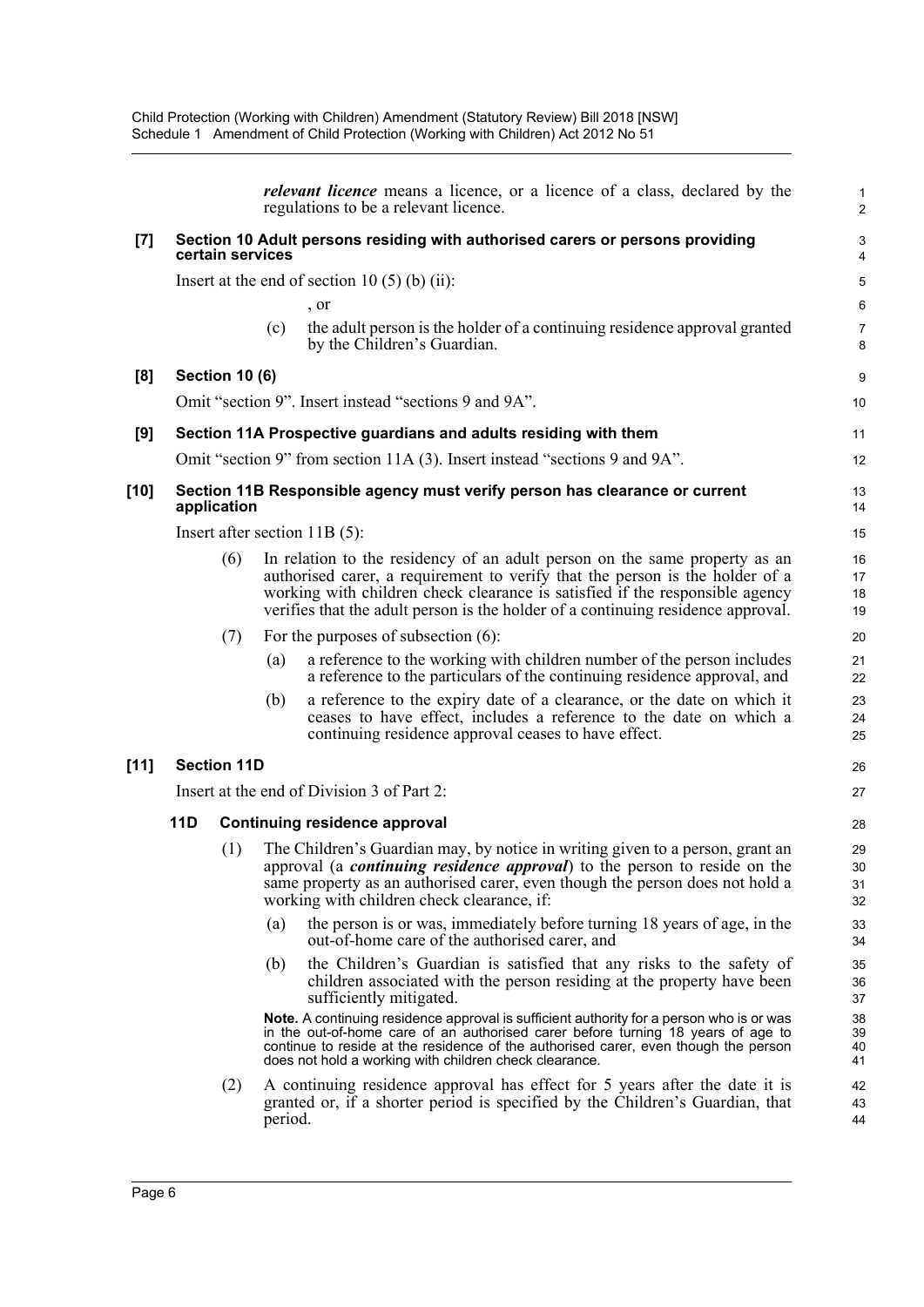|        | (3)                              |      | A continuing residence approval may be renewed by the Children's Guardian.                                                                                                                                                                                                                                              | $\mathbf{1}$                 |
|--------|----------------------------------|------|-------------------------------------------------------------------------------------------------------------------------------------------------------------------------------------------------------------------------------------------------------------------------------------------------------------------------|------------------------------|
|        | (4)                              |      | The Children's Guardian may, by notice in writing served on a person, cancel<br>a continuing residence approval granted to the person if:                                                                                                                                                                               | $\overline{\mathbf{c}}$<br>3 |
|        |                                  | (a)  | the Children's Guardian is no longer satisfied that any risks to the safety<br>of children associated with the person residing at the property have been<br>sufficiently mitigated, or                                                                                                                                  | 4<br>5<br>$\,6$              |
|        |                                  | (b)  | a change of circumstances occurs that, in the opinion of the Children's<br>Guardian, makes it no longer appropriate to continue the approval.                                                                                                                                                                           | $\overline{7}$<br>8          |
|        | (5)                              |      | A continuing residence approval ceases to have effect if it is cancelled by the<br>Children's Guardian.                                                                                                                                                                                                                 | 9<br>10                      |
|        | (6)                              |      | The Children's Guardian must advise the designated agency that authorised<br>the authorised carer of a decision to grant, refuse, renew or cancel a continuing<br>residence approval as soon as practicable after the decision is made.                                                                                 | 11<br>12<br>13               |
|        | (7)                              |      | In this section:<br><b><i>out-of-home care</i></b> has the same meaning as it has in the <i>Children and Young</i><br>Persons (Care and Protection) Act 1998.                                                                                                                                                           | 14<br>15<br>16               |
| $[12]$ |                                  |      | Section 15 Assessment of applicants and holders                                                                                                                                                                                                                                                                         | 17                           |
|        |                                  |      | Omit section 15 (4) (h). Insert instead:                                                                                                                                                                                                                                                                                | 18                           |
|        |                                  | (h)  | the seriousness of the person's criminal history and the conduct of the<br>person since the matters occurred,                                                                                                                                                                                                           | 19<br>20                     |
| $[13]$ | Section 15 (4) (i1)              |      |                                                                                                                                                                                                                                                                                                                         | 21                           |
|        | Insert after section 15 (4) (i): |      |                                                                                                                                                                                                                                                                                                                         | 22                           |
|        |                                  | (i1) | any order of a court or tribunal that is in force in relation to the person,                                                                                                                                                                                                                                            | 23                           |
| $[14]$ |                                  |      | Section 25 Working with children register                                                                                                                                                                                                                                                                               | 24                           |
|        |                                  |      | Insert ", licensing authority" after "employer" wherever occurring in section 25 (5).                                                                                                                                                                                                                                   | 25                           |
| $[15]$ | <b>Section 25 (5)</b>            |      |                                                                                                                                                                                                                                                                                                                         | 26                           |
|        |                                  |      | Insert ", 9AA" after "section 9A".                                                                                                                                                                                                                                                                                      | 27                           |
| $[16]$ |                                  |      | Section 27 Applications to Civil and Administrative Tribunal for administrative<br>reviews of clearance decisions                                                                                                                                                                                                       | 28<br>29                     |
|        | Insert after section $27(7)$ :   |      |                                                                                                                                                                                                                                                                                                                         | 30                           |
|        | (8)                              |      | The Tribunal must not, on a review of a decision under this section, make a<br>stay order in respect of the decision unless the Tribunal is satisfied that there<br>are appropriate arrangements in place for the supervision and enforcement of<br>the conditions (if any) of the stay order by the person's employer. | 31<br>32<br>33<br>34         |
|        | (9)                              |      | A stay order is an order under section 60 of the Administrative Decisions<br><i>Review Act 1997</i> that stays or otherwise affects the operation of a decision that<br>is subject to review by the Tribunal under this section.                                                                                        | 35<br>36<br>37               |
|        | (10)                             |      | This section does not otherwise affect the operation of Division 2 of Part 3 of<br>Chapter 3 of the Administrative Decisions Review Act 1997.                                                                                                                                                                           | 38<br>39                     |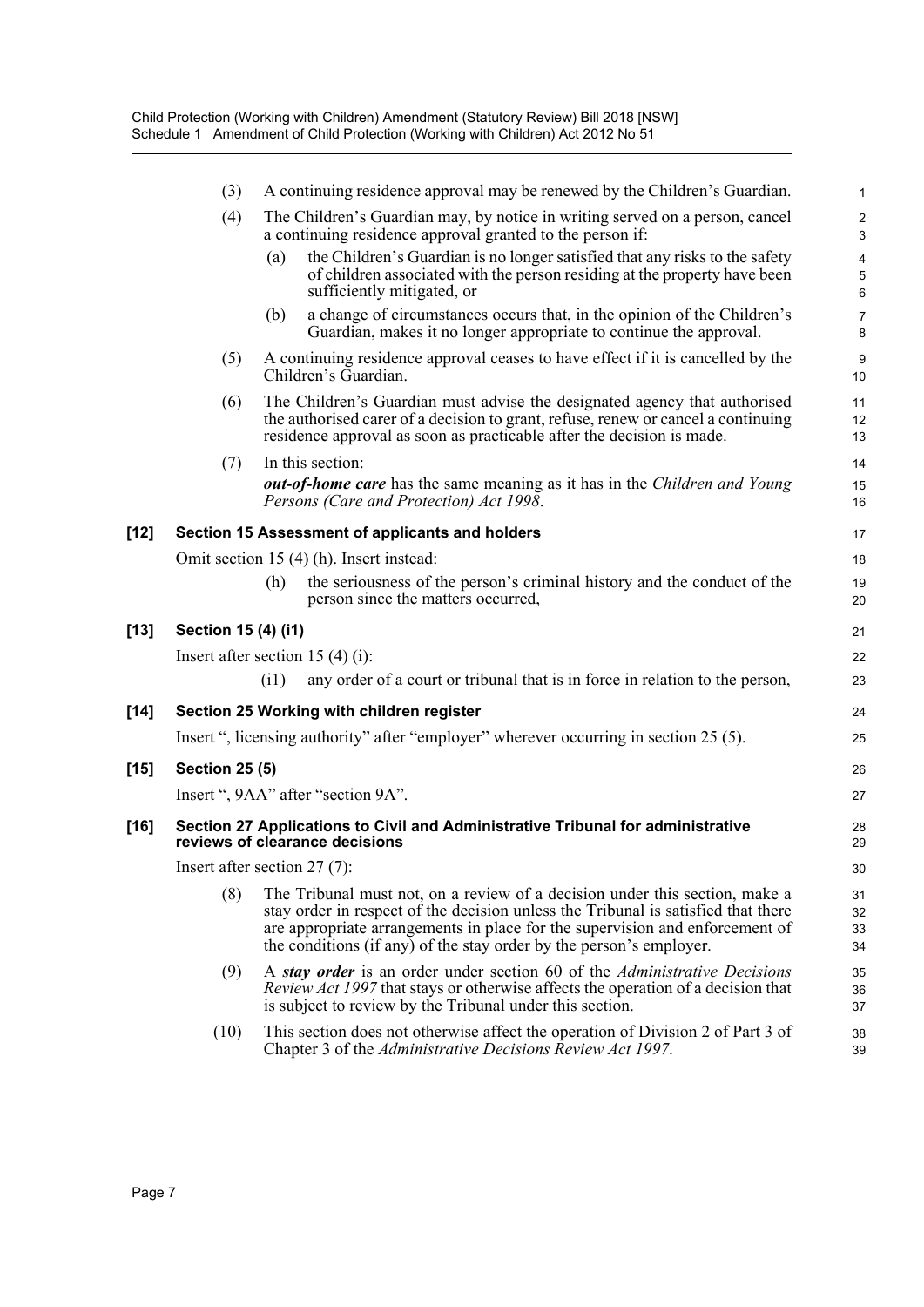Child Protection (Working with Children) Amendment (Statutory Review) Bill 2018 [NSW] Schedule 1 Amendment of Child Protection (Working with Children) Act 2012 No 51

| $[17]$ |    |                   |                     | Section 28 Orders relating to disqualified and ineligible persons                                                                                                                                                                                                                                          | $\mathbf{1}$                                |
|--------|----|-------------------|---------------------|------------------------------------------------------------------------------------------------------------------------------------------------------------------------------------------------------------------------------------------------------------------------------------------------------------|---------------------------------------------|
|        |    |                   |                     | Insert after section 28 $(6)$ :                                                                                                                                                                                                                                                                            | $\overline{2}$                              |
|        |    | (6A)              |                     | To avoid doubt, Division 5 of Part 3 applies to any clearance granted by the<br>Children's Guardian in accordance with the Tribunal's order.                                                                                                                                                               | $\ensuremath{\mathsf{3}}$<br>$\overline{4}$ |
| $[18]$ |    |                   |                     | Section 30 Determination of applications and other matters                                                                                                                                                                                                                                                 | 5                                           |
|        |    |                   |                     | Omit section 30 (1) (h). Insert instead:                                                                                                                                                                                                                                                                   | 6                                           |
|        |    |                   | (h)                 | the seriousness of the person's criminal history and the conduct of the<br>person since the matters occurred,                                                                                                                                                                                              | $\overline{7}$<br>8                         |
| $[19]$ |    |                   | Section 30 (1) (i1) |                                                                                                                                                                                                                                                                                                            | 9                                           |
|        |    |                   |                     | Insert after section 30 $(1)$ (i):                                                                                                                                                                                                                                                                         | 10                                          |
|        |    |                   | (i1)                | any order of a court or tribunal that is in force in relation to the person,                                                                                                                                                                                                                               | 11                                          |
| $[20]$ |    | <b>Section 31</b> |                     |                                                                                                                                                                                                                                                                                                            | 12                                          |
|        |    |                   |                     | Omit the section. Insert instead:                                                                                                                                                                                                                                                                          | 13                                          |
|        | 31 |                   |                     | Powers of Children's Guardian to require production of information                                                                                                                                                                                                                                         | 14                                          |
|        |    | (1)               |                     | The Children's Guardian may, by notice in writing (an <i>assessment notice</i> ),<br>require any person to provide the Children's Guardian with a statement or<br>information relevant to an assessment of whether a person poses a risk to the<br>safety of children.                                     | 15<br>16<br>17<br>18                        |
|        |    | (2)               |                     | A requirement may be made for the purposes of:                                                                                                                                                                                                                                                             | 19                                          |
|        |    |                   | (a)                 | preparing submissions to the Tribunal under this Act or section 16 of the<br>Child Protection (Offenders Registration) Act 2000, or                                                                                                                                                                        | 20<br>21                                    |
|        |    |                   | (b)                 | determining an application for a working with children check clearance<br>or an assessment of an applicant or the holder of a clearance, or                                                                                                                                                                | 22<br>23                                    |
|        |    |                   | (c)                 | determining whether to grant a continuing residence approval.                                                                                                                                                                                                                                              | 24                                          |
|        |    | (3)               |                     | A person to whom an assessment notice is given is authorised and required to<br>comply with the notice.                                                                                                                                                                                                    | 25<br>26                                    |
|        |    | (4)               |                     | An assessment notice may specify a day on or before which the notice is to be<br>complied with.                                                                                                                                                                                                            | 27<br>28                                    |
|        |    | (5)               |                     | If a person fails to comply with an assessment notice, the Children's Guardian<br>may, by further notice in writing served on the person (an enforcement<br><i>notice</i> ), direct the person to comply with the assessment notice within a period<br>specified in the notice (of not less than 28 days). | 29<br>30<br>31<br>32                        |
|        |    | (6)               |                     | The enforcement notice must warn the person that a failure to comply with the<br>notice is an offence.                                                                                                                                                                                                     | 33<br>34                                    |
|        |    | (7)               |                     | The Children's Guardian may revoke an enforcement notice at any time.                                                                                                                                                                                                                                      | 35                                          |
|        |    | (8)               |                     | A person who fails, without reasonable excuse, to comply with an enforcement<br>notice in force under this section is guilty of an offence.<br>Maximum penalty: 5 penalty units.                                                                                                                           | 36<br>37<br>38                              |
|        |    | (9)               |                     | In any proceedings for an offence against this section, the onus of proving that<br>a person had a reasonable excuse lies with the defendant.                                                                                                                                                              | 39<br>40                                    |
|        |    | (10)              |                     | If documents are given to the Children's Guardian under this section, the<br>Children's Guardian:                                                                                                                                                                                                          | 41<br>42                                    |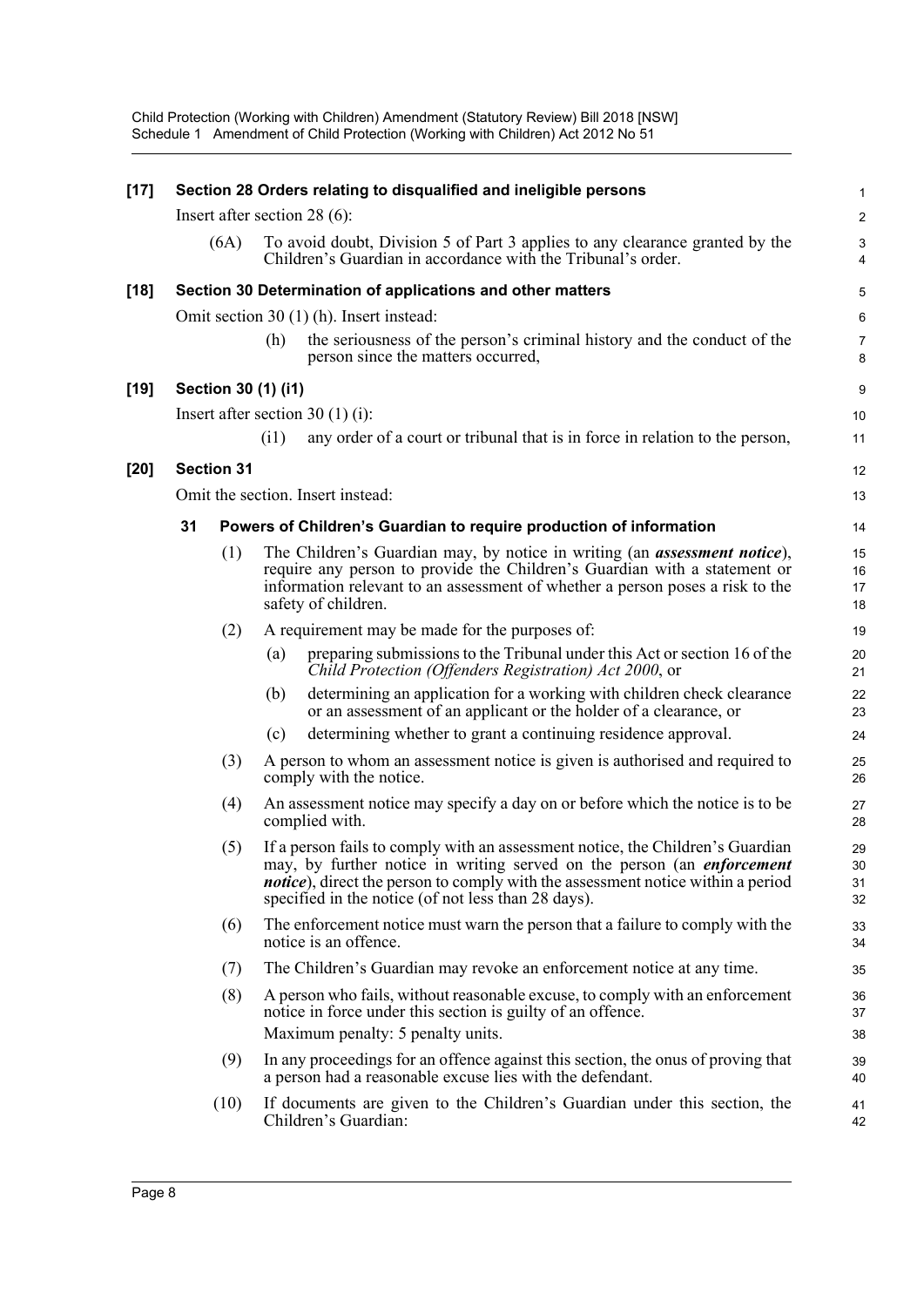|        |                           | (a) | may take possession of, and make copies of or take extracts from, the<br>documents, and                                                                                                                                                                                                                      | 2                    |  |
|--------|---------------------------|-----|--------------------------------------------------------------------------------------------------------------------------------------------------------------------------------------------------------------------------------------------------------------------------------------------------------------|----------------------|--|
|        |                           | (b) | may keep possession of the documents for such period as is necessary<br>for the purposes of preparing the submission or considering an<br>application, and                                                                                                                                                   | 5                    |  |
|        |                           | (c) | during that period must permit them to be inspected at all reasonable<br>times by the persons who would be entitled to inspect them if they were<br>not in the possession of the Children's Guardian.                                                                                                        | $\epsilon$<br>7<br>ε |  |
|        | (11)                      |     | In this section:                                                                                                                                                                                                                                                                                             | ς                    |  |
|        |                           |     | <i>information</i> includes documents.<br><i>person</i> includes a government agency.                                                                                                                                                                                                                        | 10                   |  |
|        |                           |     |                                                                                                                                                                                                                                                                                                              | 11                   |  |
| $[21]$ |                           |     | Section 33 Notification of offences and other information                                                                                                                                                                                                                                                    | 12                   |  |
|        |                           |     | Omit section 33 (1) (b). Insert instead:                                                                                                                                                                                                                                                                     | 13                   |  |
|        |                           | (b) | information relating to the criminal history of a person,                                                                                                                                                                                                                                                    | 14                   |  |
| [22]   | <b>Section 33 (2)</b>     |     |                                                                                                                                                                                                                                                                                                              | 15                   |  |
|        | Omit the subsection.      |     |                                                                                                                                                                                                                                                                                                              | 16                   |  |
| [23]   | <b>Section 33 (4)</b>     |     |                                                                                                                                                                                                                                                                                                              | 17                   |  |
|        |                           |     | Omit the subsection. Insert instead:                                                                                                                                                                                                                                                                         | 18                   |  |
|        | (4)                       |     | Information about a person's criminal history may be disclosed under this Act:                                                                                                                                                                                                                               | 19                   |  |
|        |                           | (a) | whether or not the information relates to events that occurred when the<br>person was under the age of 18 years, and                                                                                                                                                                                         | 20<br>21             |  |
|        |                           | (b) | whether or not the information relates to offences that cause or may<br>cause the person to be a disqualified person or result in an assessment<br>requirement affecting the person.                                                                                                                         | 22<br>23<br>24       |  |
| $[24]$ |                           |     | Section 34 Notification of information relating to criminal history for interstate<br>child-related work screening                                                                                                                                                                                           | 25<br>26             |  |
|        | Omit section 34 (4).      |     |                                                                                                                                                                                                                                                                                                              | 27                   |  |
| $[25]$ | <b>Section 36B</b>        |     |                                                                                                                                                                                                                                                                                                              | 28                   |  |
|        | Insert after section 36A: |     |                                                                                                                                                                                                                                                                                                              |                      |  |
|        |                           |     | 36B Duty to keep information up to date                                                                                                                                                                                                                                                                      | 29                   |  |
|        |                           |     |                                                                                                                                                                                                                                                                                                              | 3 <sup>C</sup>       |  |
|        | (1)                       |     | A person who holds a working with children check clearance or who has made<br>a current application to the Children's Guardian for a working with children<br>check clearance must notify the Children's Guardian of any change to the<br>person's personal details within 3 months of the change occurring. | 31<br>32<br>33<br>34 |  |
|        | (2)                       |     | The notice must be given in a form approved by the Children's Guardian.                                                                                                                                                                                                                                      | 35                   |  |
|        | (3)                       |     | A person's <i>personal details</i> are as follows:                                                                                                                                                                                                                                                           | 36                   |  |
|        |                           | (a) | the person's name,                                                                                                                                                                                                                                                                                           | 37                   |  |
|        |                           | (b) | the person's address,                                                                                                                                                                                                                                                                                        | 38                   |  |
|        |                           | (c) | the person's contact details,                                                                                                                                                                                                                                                                                | 39                   |  |
|        |                           | (d) | the person's employer or proposed employer,                                                                                                                                                                                                                                                                  | 40                   |  |
|        |                           | (e) | any other information of a kind prescribed by the regulations.                                                                                                                                                                                                                                               | 41                   |  |
|        |                           |     |                                                                                                                                                                                                                                                                                                              |                      |  |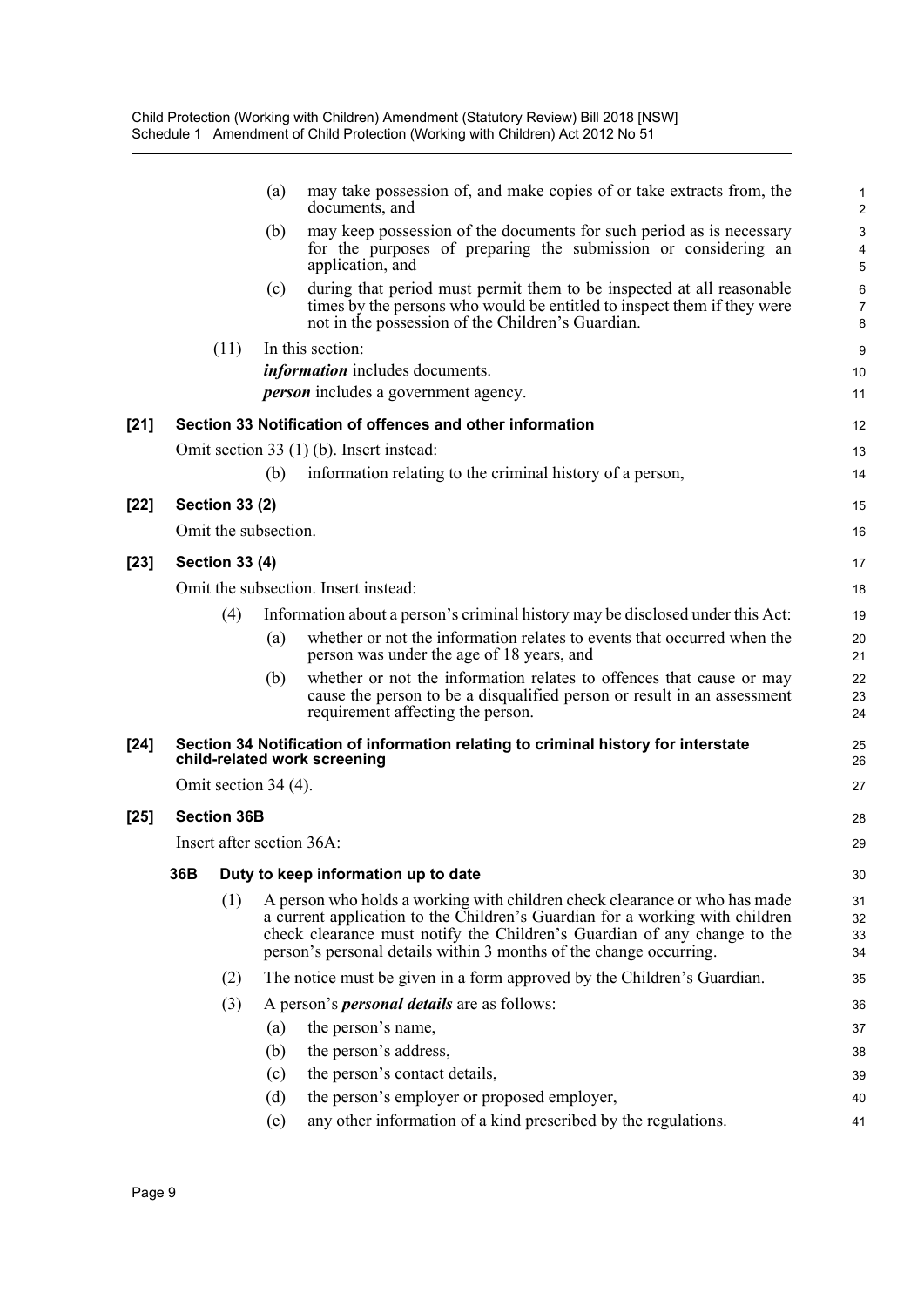(4) A person who, without reasonable excuse, fails to comply with this section is guilty of an offence.

1 2 3

4 5

Maximum penalty: 5 penalty units.

#### **[26] Sections 50A and 50B**

Insert after section 50:

#### **50A Penalty notices**

- (1) An authorised officer may issue a penalty notice to a person if it appears to the officer that the person has committed a penalty notice offence.
- (2) A penalty notice offence is an offence against this Act or the regulations that is prescribed by the regulations as a penalty notice offence.
- (3) The *Fines Act 1996* applies to a penalty notice issued under this section.
	- **Note.** The *Fines Act 1996* provides that, if a person issued with a penalty notice does not wish to have the matter determined by a court, the person may pay the amount specified in the notice and is not liable to any further proceedings for the alleged offence.
- (4) The amount payable under a penalty notice issued under this section is the amount prescribed for the alleged offence by the regulations (not exceeding the maximum amount of penalty that could be imposed for the offence by a court).
- (5) This section does not limit the operation of any other provision of, or made under, this or any other Act relating to proceedings that may be taken in respect of offences.

#### **50B Authorised officers**

- (1) The Children's Guardian may appoint any person employed in the Office of the Children's Guardian (or any class of persons so employed) as an authorised officer for the purposes of this Act.
- (2) The Children's Guardian may revoke or amend an appointment at any time.
- (3) Every authorised officer is to be provided with identification as an authorised officer.
- (4) In the course of exercising the functions of an authorised officer under this Act, the officer must, if requested to do so by any person affected by the exercise of any such function, produce to the person the officer's identification as an authorised officer.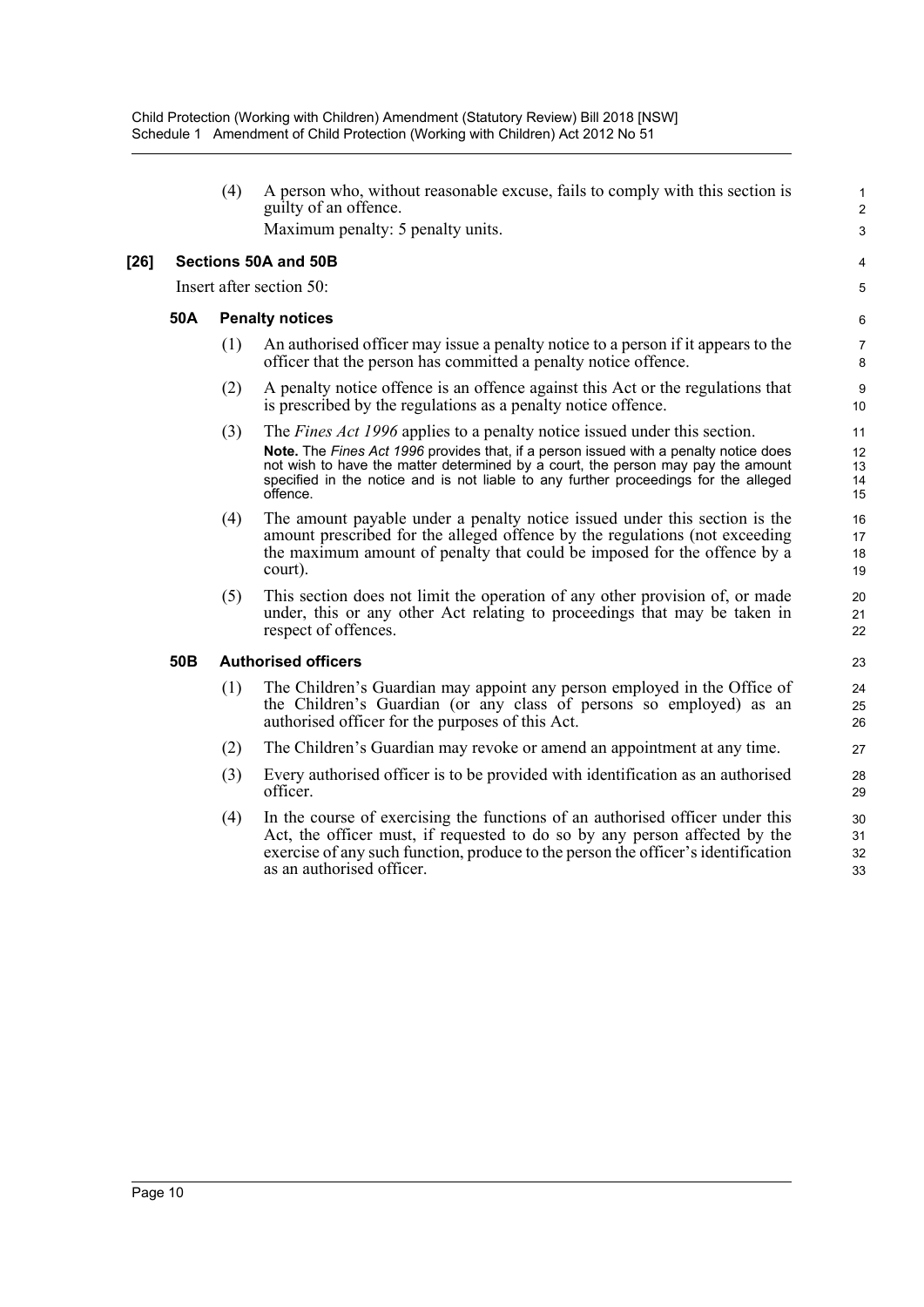<span id="page-15-0"></span>

|                  | <b>Schedule 2</b>                                                                                                                                                                                                               |                              |     | <b>Amendment of other legislation</b>                            |                                |                                                                                                                                                                                                                                                                                                                                                                                                                                              | 1                           |  |  |
|------------------|---------------------------------------------------------------------------------------------------------------------------------------------------------------------------------------------------------------------------------|------------------------------|-----|------------------------------------------------------------------|--------------------------------|----------------------------------------------------------------------------------------------------------------------------------------------------------------------------------------------------------------------------------------------------------------------------------------------------------------------------------------------------------------------------------------------------------------------------------------------|-----------------------------|--|--|
| 2.1              |                                                                                                                                                                                                                                 |                              |     | <b>Child Protection (Working with Children) Regulation 2013</b>  |                                |                                                                                                                                                                                                                                                                                                                                                                                                                                              | $\overline{2}$              |  |  |
| [1]              |                                                                                                                                                                                                                                 |                              |     | <b>Clause 6 Children's health services</b>                       |                                |                                                                                                                                                                                                                                                                                                                                                                                                                                              | 3                           |  |  |
|                  |                                                                                                                                                                                                                                 | Insert after clause $6(3)$ : |     |                                                                  |                                |                                                                                                                                                                                                                                                                                                                                                                                                                                              |                             |  |  |
|                  |                                                                                                                                                                                                                                 | (3A)                         |     | exempted by a provision of Part 4 of this Regulation.            |                                | For the purposes of section $6(3A)$ of the Act, any direct contact that a worker<br>has with a child or children when engaged in work referred to in subclause (1),<br>$(2)$ or $(3)$ is taken to be a usual part of and more than incidental to the work.<br>Note. A worker who is found to be engaged in child-related work may still be exempt<br>from the requirement to obtain a working with children check clearance if the worker is | 5<br>6<br>7<br>8<br>9<br>10 |  |  |
| $[2]$            |                                                                                                                                                                                                                                 |                              |     | Clause 20 Exemption from Act for specified workers and employers |                                |                                                                                                                                                                                                                                                                                                                                                                                                                                              | 11                          |  |  |
|                  |                                                                                                                                                                                                                                 |                              |     | Insert after clause $20(2)(b)$ :                                 |                                |                                                                                                                                                                                                                                                                                                                                                                                                                                              | 12                          |  |  |
|                  |                                                                                                                                                                                                                                 |                              | (c) | attending at an overnight camp for children.                     |                                |                                                                                                                                                                                                                                                                                                                                                                                                                                              | 13                          |  |  |
| $\left[3\right]$ |                                                                                                                                                                                                                                 | <b>Schedule 2</b>            |     |                                                                  |                                |                                                                                                                                                                                                                                                                                                                                                                                                                                              | 14                          |  |  |
|                  |                                                                                                                                                                                                                                 | Insert after Schedule 1:     |     |                                                                  |                                |                                                                                                                                                                                                                                                                                                                                                                                                                                              | 15                          |  |  |
|                  |                                                                                                                                                                                                                                 | <b>Schedule 2</b>            |     |                                                                  | <b>Penalty notice offences</b> |                                                                                                                                                                                                                                                                                                                                                                                                                                              | 16                          |  |  |
|                  |                                                                                                                                                                                                                                 |                              |     | For the purposes of section 50A of the Act:                      |                                |                                                                                                                                                                                                                                                                                                                                                                                                                                              | 17                          |  |  |
|                  | each offence specified in Column 1 of this Schedule is an offence for which a penalty<br>(a)<br>notice may be issued, and                                                                                                       |                              |     |                                                                  | 18<br>19                       |                                                                                                                                                                                                                                                                                                                                                                                                                                              |                             |  |  |
|                  | the amount payable under any such penalty notice is the amount specified for the<br>(b)<br>offence in Column 2 of this Schedule (in respect of a corporation) or in Column 3 of<br>this Schedule (in respect of an individual). |                              |     |                                                                  |                                |                                                                                                                                                                                                                                                                                                                                                                                                                                              |                             |  |  |
|                  |                                                                                                                                                                                                                                 | Column 1                     |     | Column <sub>2</sub>                                              |                                | Column <sub>3</sub>                                                                                                                                                                                                                                                                                                                                                                                                                          |                             |  |  |

| Column 1                      | Column 2                   | Column 3                  |
|-------------------------------|----------------------------|---------------------------|
| <b>Offence</b>                | <b>Penalty-corporation</b> | <b>Penalty-individual</b> |
| <b>Offences under the Act</b> |                            |                           |
| Section $9A(6)$               | \$1,000                    | \$500                     |
| Section 9AA (6)               | \$1,000                    | \$500                     |

#### **2.2 Children and Young Persons (Care and Protection) Regulation 2012 [1] Clause 3 Definitions** Insert in alphabetical order in clause 3 (1): *continuing residence approval* has the same meaning as it has in the *Child Protection (Working with Children) Act 2012*. **[2] Clause 42D Automatic suspension of authorisation** Omit "or a current working with children application" from paragraph (a) of the definition of *inappropriate resident* in clause 42D (1). Insert instead ", a current working with children application or a continuing residence approval". 23 24 25 26 27 28 29 30 31 32